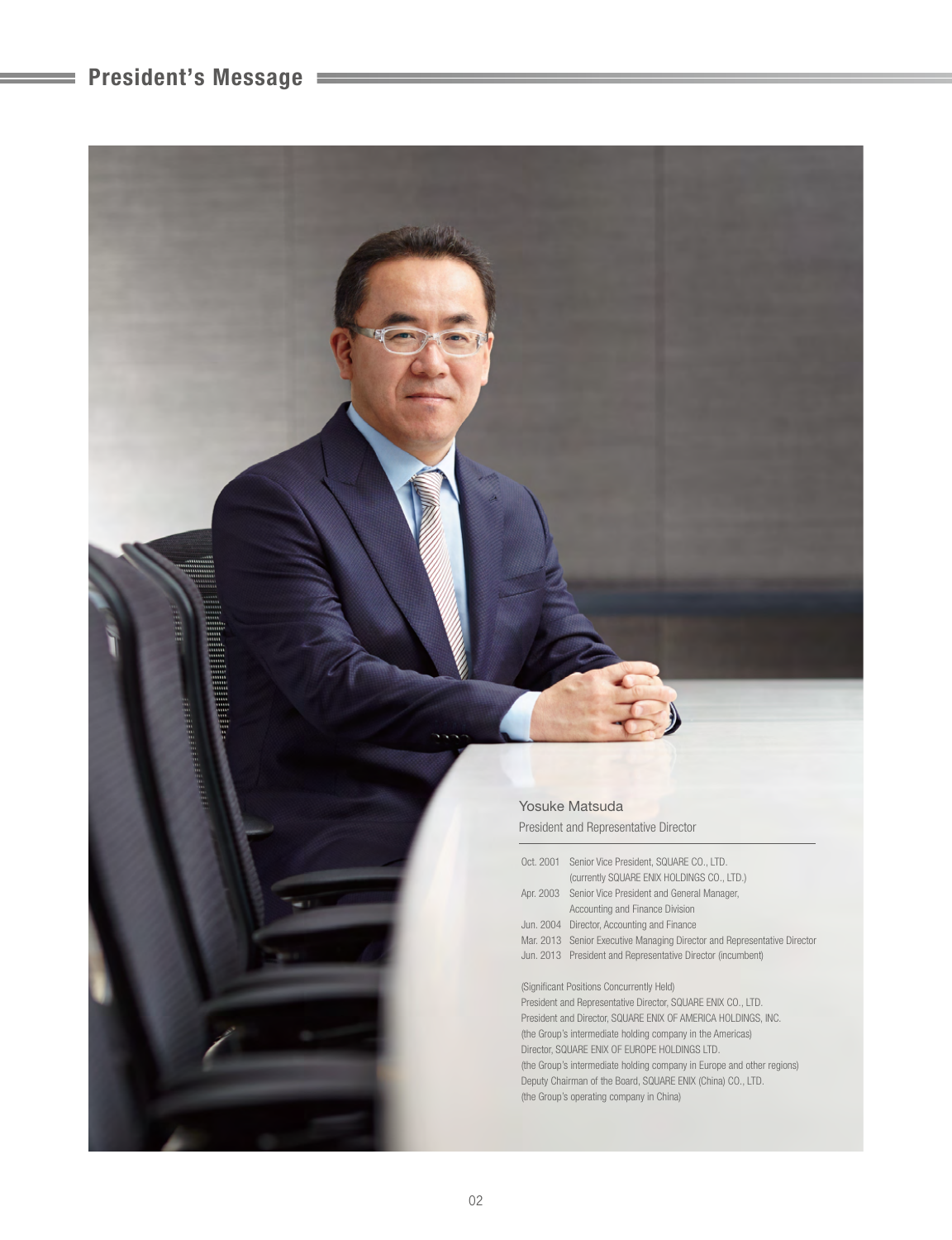Let me extend my sincere gratitude for your continued understanding and support for the management of the Square Enix Group. It's been one year since I was appointed to the position of President and Representative Director last June. In addition to reporting on the recent progress, I would like to take this opportunity to report to our shareholders on the Group's progress of our businesses during the period, and outline our future strategic directions.

On a consolidated basis, net sales during the fiscal year ended March 2014 totaled ¥155 billion, while operating income was ¥10.5 billion and net income amounted to ¥6.5 billion. In response to our inferior financial results in the fiscal year ended March 2013, the Group made concentrated efforts together for financial recovery to achieve these figures as a result. This achievement is entirely owing to your support. Again, I would like to express my thanks for your help.

 The Digital Entertainment segment, our Group's core business, is currently undergoing a business reform, which I will discuss in detail later on. For the fiscal year ended March 2014, we actively reformed our development policy and organization system, focusing on our European and North American studios, and simultaneously worked on earnings

recovery through our existing lineup. Sales of console game titles, including "FINAL FANTASY X/X-2 HD Remaster," "Thief" (Europe and North America only) and "TOMB RAIDER: DEFINITIVE EDITION," were better than our original plan.

 In the category of content for smart devices and PC browser platforms, "SENGOKU IXA," a browser game, continued to contribute to earnings. Meanwhile, the smartphone game "Kaku-San-Sei Million Arthur" was expanding across platforms and regions: the game became an instant hit in Korea, Taiwan and mainland China, and a PlayStation Vita edition of the game was released. "DRAGON QUEST MONSTERS SUPER LIGHT," which was launched domestically in January 2014, also made an encouraging start.





"TOMB RAIDER: DEFINITIVE EDITION" TOMB RAIDER ©2014 SQUARE ENIX LTD. All Rights Reserved.

"FINAL FANTASY X/X-2 HD Remaster" ©2001-2004, 2013 SQUARE ENIX CO., LTD. All Rights Reserved. CHARACTER DESIGN: TETSUYA NOMURA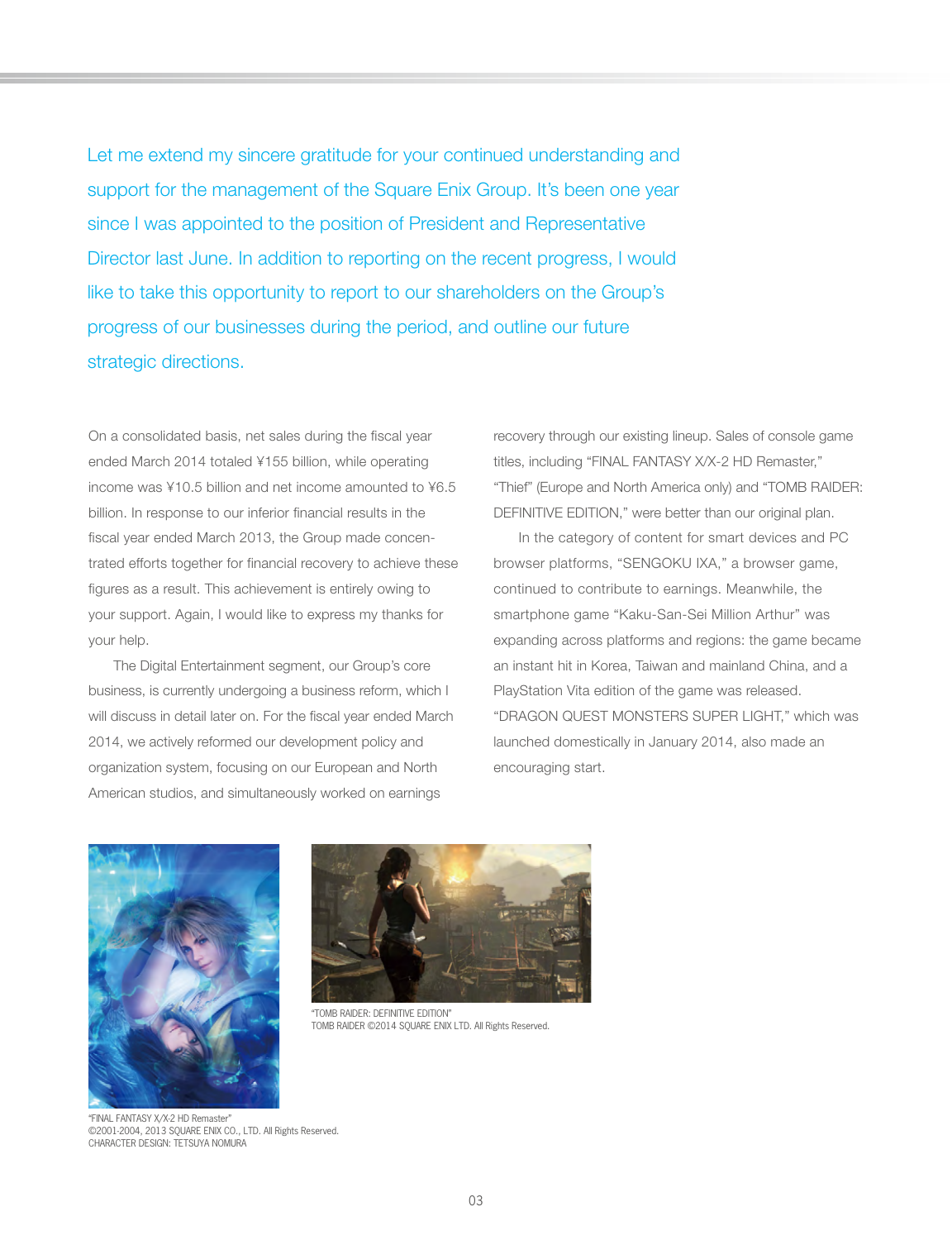

 Three major MMO titles—"FINAL FANTASY XIV: A REALM REBORN," which began operation last August, "DRAGON QUEST X," which was launched in August 2012, and "FINAL FANTASY XI," which has entered its thirteenth year of operation—maintain nearly 1,000,000 paying subscribers all together, and have established a solid revenue base.

 In the Amusement segment, as a result of streamlining arcade store operations, our amusement facility business was showing steady performance compared to existing store

sales in the previous period. In addition, with regard to the development and sales of amusement equipment, we released brand-new machines such as "LORD of VERMILION III," "GROOVE COASTER" (arcade version), "GUNSLINGER STRATOS 2" and others, which obtained favorable results. In this manner, the Amusement segment has begun to generate stable revenues, and we shall maintain that ongoing momentum.

The Publication segment's results for the fiscal year ended March 2014 were slightly down from the previous period, due in part to several popular manga titles having ended their runs. The fiscal year ending March 2015 will be a time for us to stock up on titles in preparation for our next leap, and we should begin to see results from that stock in the latter half of the fiscal year ending March 2015.

 The Merchandising segment is steadily generating sales and profit. While its sales are relatively small, this segment is considered important from the perspective of enhancing our IP offerings, which include original pieces. We therefore shall maintain this steady profit-generation.

 Next, I would like to cover the strategic issues of the Digital Entertainment segment, our Group's core business.

 Since I was appointed to the position of President last year, I have been running the Group with emphasis on three major strategic issues: **1) revisiting long-term, large-scale development, 2) focusing on smart devices as game** 



"SENGOKU IXA" ©2010-2014 SQUARE ENIX CO., LTD. All Rights Reserved.



"DRAGON QUEST X" ©2012-2014 ARMOR PROJECT/BIRD STUDIO/ SQUARE ENIX All Rights Reserved.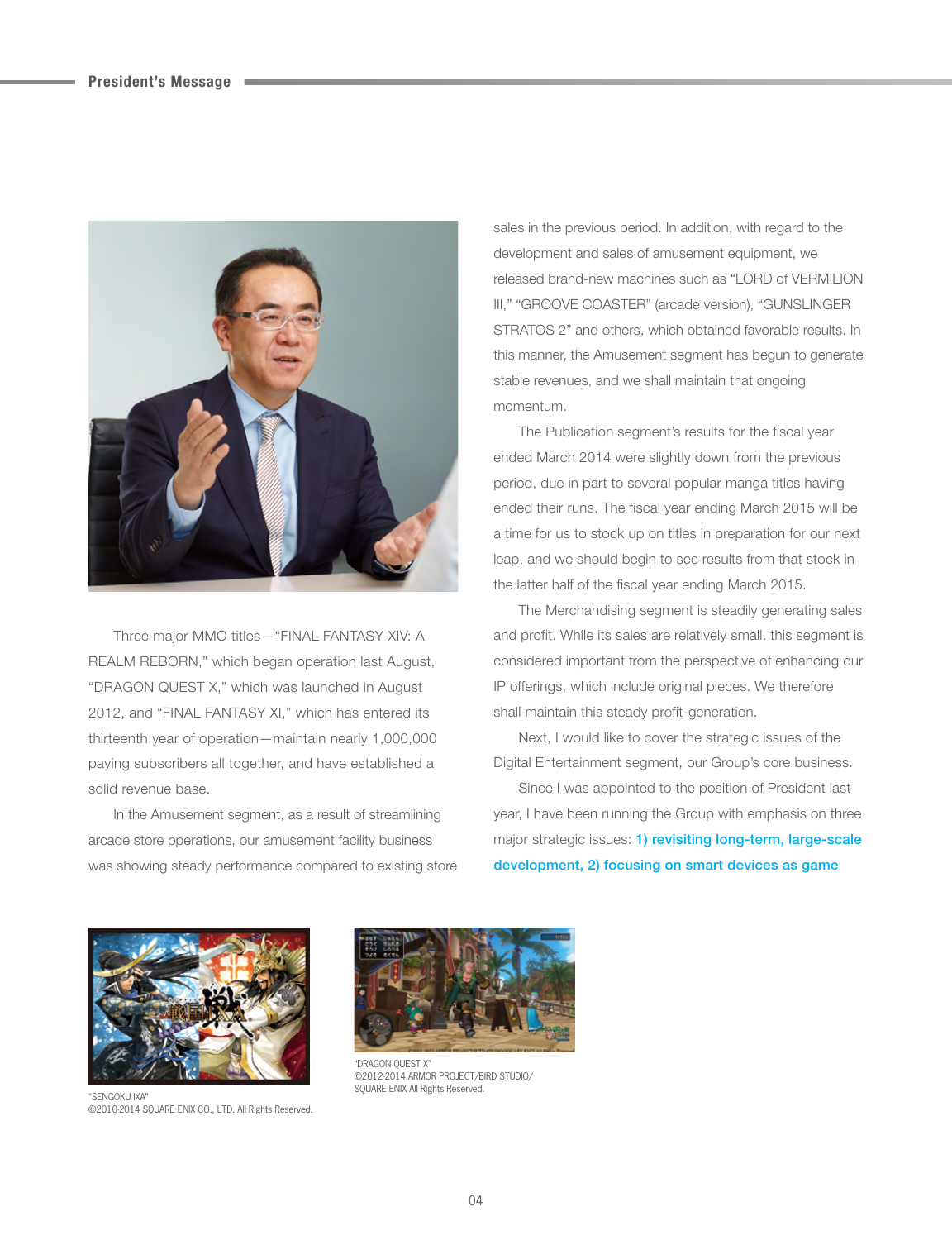**consoles, and 3) developing product portfolios tailored to local requirements.** I will explain each item.

#### **1) Revisiting Long-term, Large-scale Development**

HD (high definition) games are the Square Enix Group's DNA and a showcase for our creativity. HD game development will continue to be an integral part of our businesses. However, as I mentioned in last year's annual report, there are serious structural flaws in the disc sales model that defines the current HD game business, and the question of how to deal with the issue is a significant managerial challenge. One major approach we are currently taking is to apply variable pricing models, such as F2P (free to play) games, to the HD games area. We are already introducing such models and have achieved success in several cases.

 Last year, platform providers began to promote content delivery services based on the F2P model, in addition to conventional paid content sales, for newly-released home game consoles. Promotion of online HD games based on this new business model is an important pillar of structural reform for us as well, and we conducted a large-scale review of both our HD games development and our European and American studios, in preparation for this course of action. The list of titles that have been announced is still limited at present, but we will be introducing new HD game titles featuring variable pricing models.

 In the previous year's annual report, I mentioned that low asset turnover is another major issue for HD game development. The question is how to properly deal with increasingly protracted development periods. In addition, we have a number of challenges to tackle: to say nothing of research into technological aspects such as game engines and development tools. We are facing several business model issues of how to provide customers with additional content both before and after game launch, and how to introduce new development initiatives such as derivative product and episodic models. We are diligently undertaking these tasks, and will report the results of our efforts at a future date.

 Next, cloud gaming holds new potential on both technological and business model aspects. We have launched a new development project for cloud game technology, and are currently working on the business development to apply the technology to commercial opportunities. It is still fresh in our minds that the innovations in our technology received high acclaim from the media at the E3 trade show held in June. In addition, with the help of Taiwan's Ubitus Inc., we have started a game streaming service of "DRAGON QUEST X" for smartphone and tablet, which will become available on the Nintendo 3DS platform from this September. Cloud gaming is already close to practical use, and we will be able to report several achievements in this area during and after the fiscal year ending March 2015.



"DRAGON QUEST X" ©2012-2014 ARMOR PROJECT/BIRD STUDIO/ SQUARE ENIX All Rights Reserved.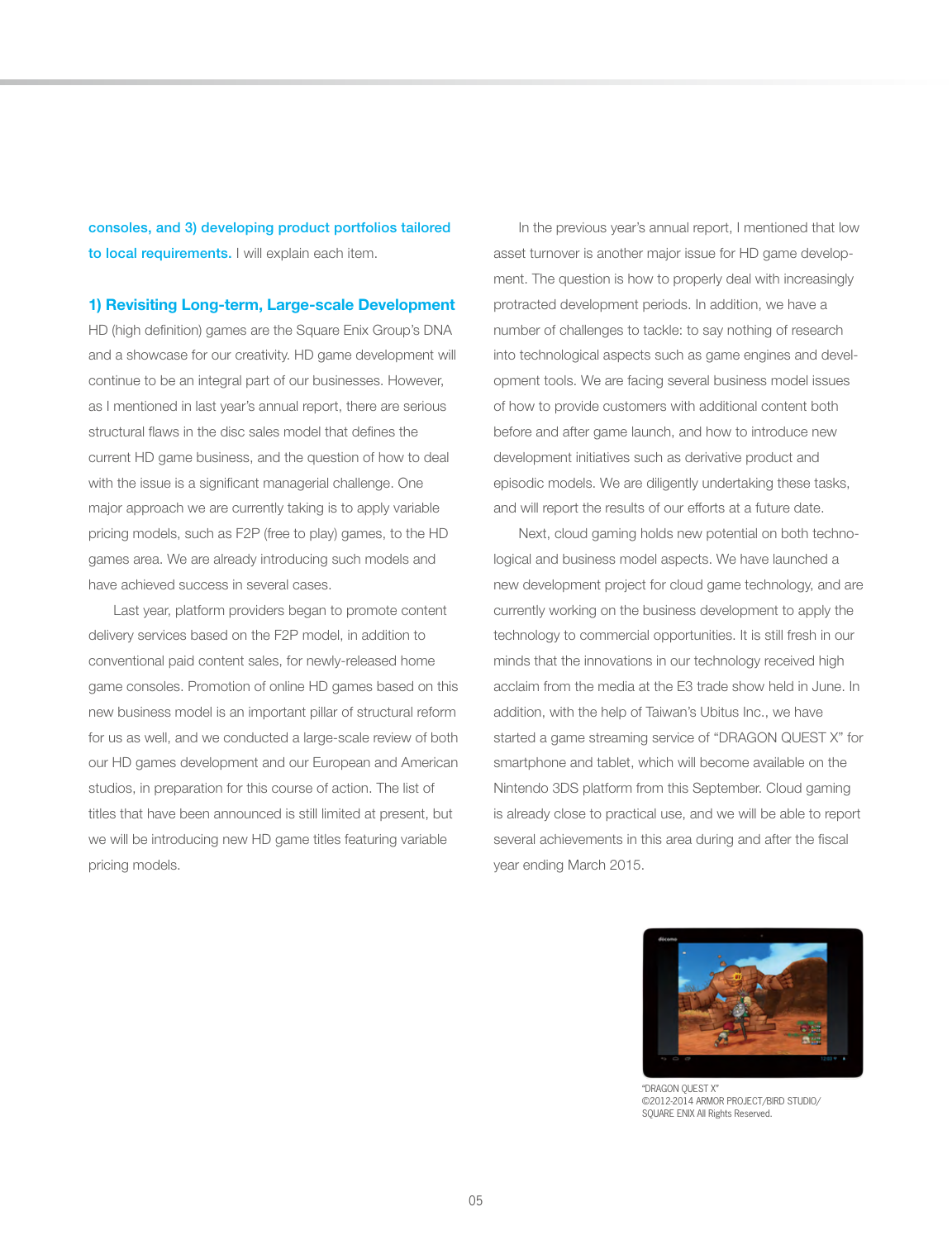

**Figure 1 Online Game Market in Mainland China** (including the mobile game market, such as games for smartphones)

(The Company's forecast based on various sources)

 As you can see, the HD game business is showing signs of evolving away from the conventional disc-based sellout model for game consoles. The sellout model itself is rapidly shifting from disc-sales to full game downloads, and game sales are entering into an era of full-scale digital distribution. We see this change as a huge opportunity for us, and will endeavor to further expand the HD game business.

## **2) Smart Devices as Game Consoles**

Smart devices such as smartphones and tablets are not game consoles. However, smart devices have rapidly spread to gain an important position as a type of gaming device. It has become a common sight to see people playing games on these devices, which leads us to a strategically important theme of how to encourage customers to play our content on smart devices. Based on this understanding, we have focused our methods for accelerating game development and services for smart devices during the fiscal year ended March 2014. Our efforts have been producing noticeable results such as big hits of "DRAGON QUEST MONSTERS SUPER LIGHT" and "SCHOOLGIRL STRIKERS" since the



### Figure 1 Mobile Game Market in Mainland China

(The Company's forecast based on various sources)

second half of this fiscal year. While our Japanese studios have been taking a lead in this area, Square Enix Montréal, a studio specializing in game development for smart devices, launched a game called "Hitman GO" in April, which was highly acclaimed around the world. It hasn't proved to be a major hit yet, but I think it is a significant achievement in that the originality of its gameplay and art style won high praise. We are working hard to connect this achievement to future big hits in Europe and North America.





"SCHOOLGIRL STRIKERS" ©2014 SQUARE ENIX CO., LTD. All Rights Reserved.

"DRAGON QUEST MONSTERS SUPER LIGHT" ©2014 ARMOR PROJECT/BIRD STUDIO/ SQUARE ENIX All Rights Reserved. ©SUGIYAMA KOBO Developed by Cygames, Inc.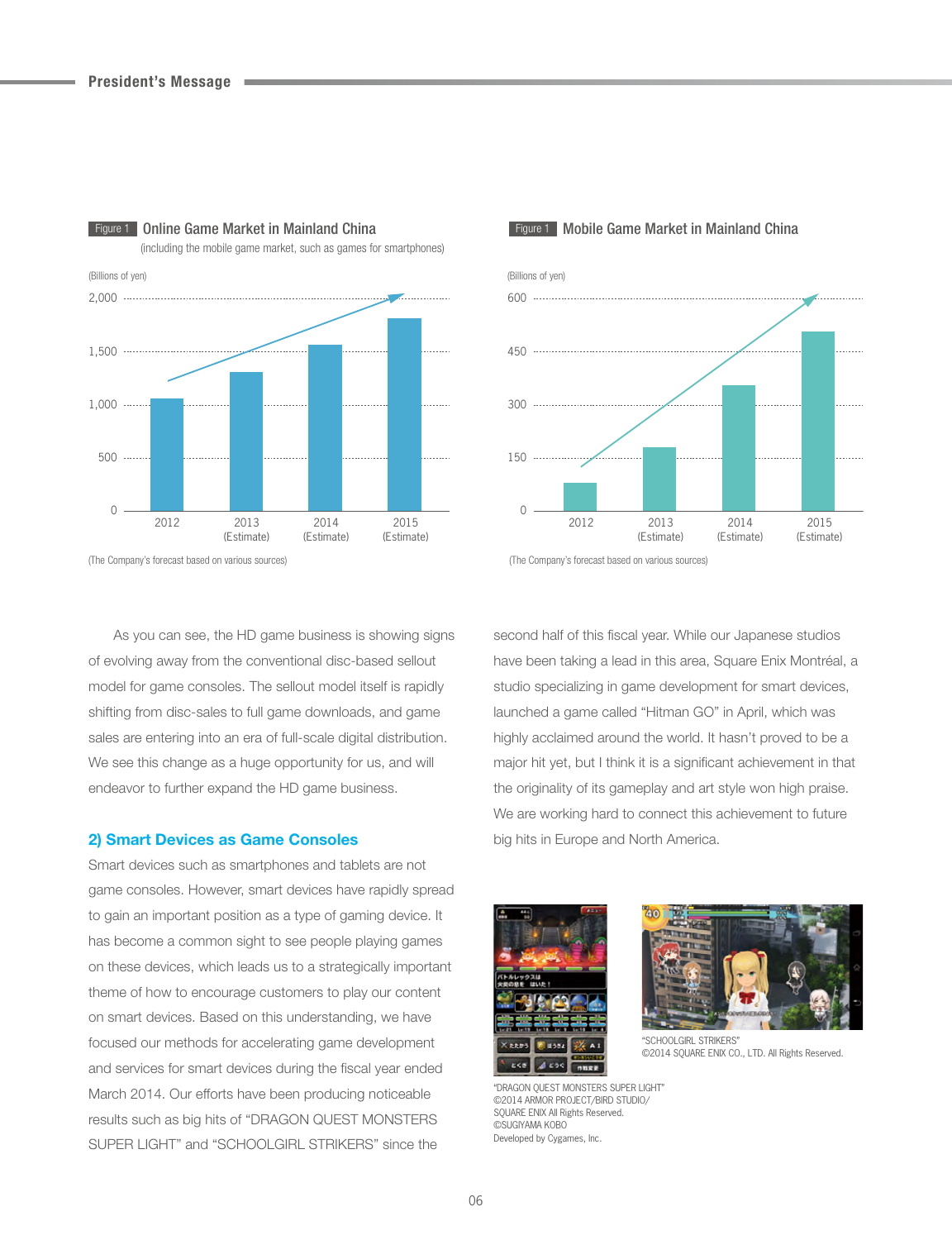The global market for smart device games is showing remarkable growth, and the growth of the Asian market, centered on mainland China, deserves special mention (see Figure 1 ). In the fiscal year ended March 2014, we released "Kaku-San-Sei Million Arthur" for Korea, Taiwan and mainland China, and achieved satisfactory results. In addition, while it is not a game for smart devices, "FINAL FANTASY XIV" was successfully launched in Japan, North America and Europe last August, and won high acclaim worldwide. This summer, the service territory for the MMO game has expanded to mainland China with the intent of entering the Chinese market on a full-scale basis, and we will also work to further grow our revenues from the Asian market by actively releasing mobile titles such as "Sangokushi Ranbu."

 Asia isn't the only region to demonstrate remarkable growth. The Indian and South American game markets are also growing at astounding rates, and smart device games hold the key to capturing these growth markets. It's quite true that, as the economies of developing regions grow, demands for entertainment grow as well. In such regions, people use smartphones or tablets as the device for enjoying entertainment content. Making our content available on these devices will create huge business opportunities for us. We shall establish a foothold of entry into those fast-growing markets through the fiscal year ending March 2015.





ALL Rights Reserved. "Kaku-San-Sei Million Arthur" ©2012-2014 SQUARE ENIX CO., LTD. All Rights Reserved.



"Sangokushi Ranbu" ©2013, 2014 SQUARE ENIX CO., LTD.



"LINE Puzzle Bobble" ©TAITO CORP. 1994, 2014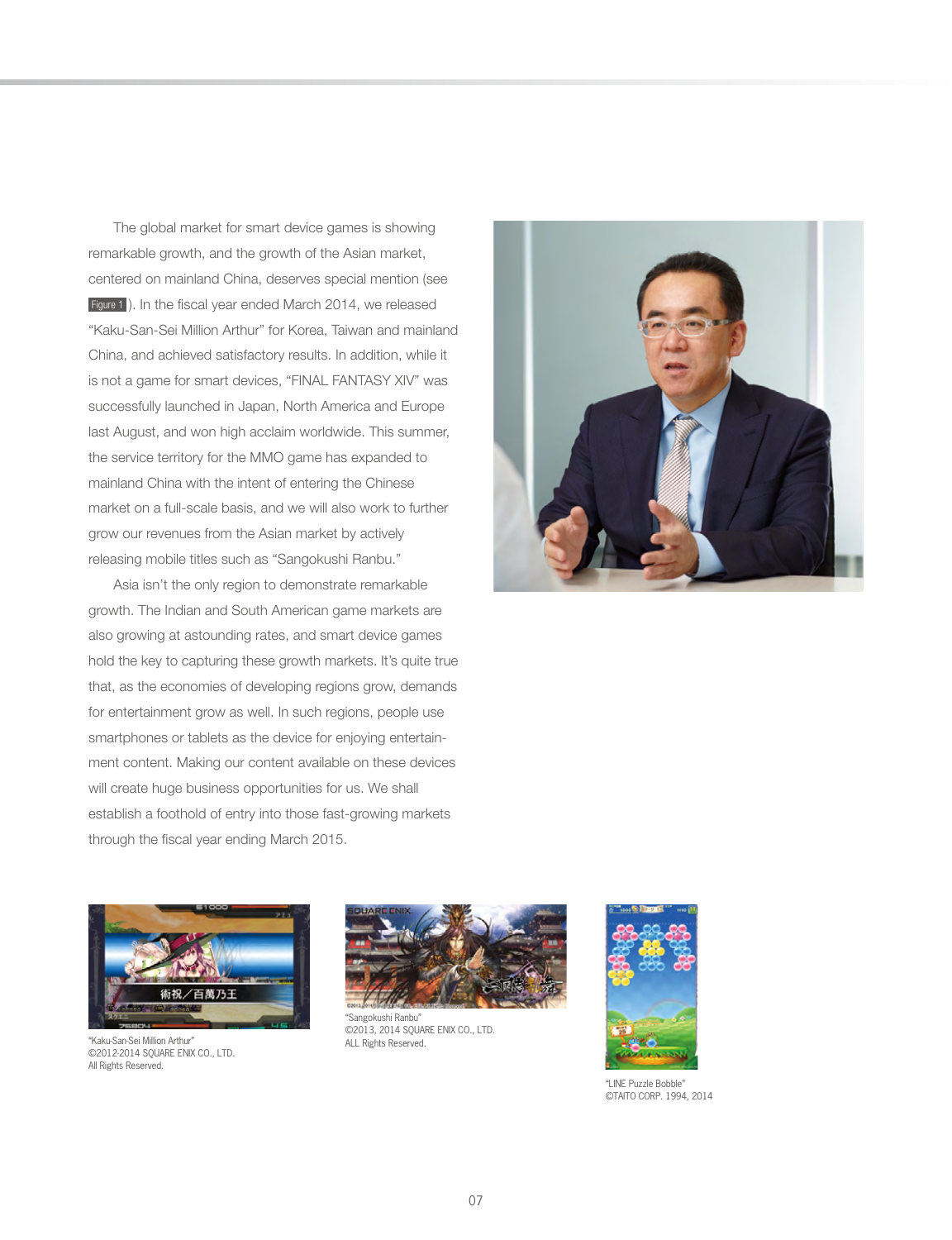

## **3) Product Portfolios Tailored to Regions**

Our conventional product sales strategy has been to sell one product worldwide, and we have been developing games for the global market. However, each region holds different cultures and lifestyles, and our customers in those regions have different tastes in games and playing styles. In addition, the gaming environment has become diversified; various options are offered from conventional special-purpose game consoles to smart devices, and other general-purpose devices to cloud streaming. Alongside this trend, the process of game development and distribution are also expanding at an exponential rate. The series of activities in the games business process—procure funding, prepare the development environment, develop games, distribute and sell the finished games—has previously been possible only for major publishers with large-scale funding. However, the shift to "open source, low-cost game development tools," "fundraising through crowd funding" and "direct sales via download" have created an ecosystem in which large-scale funding is no

longer necessary. This has created a situation where independent developers are appearing one after another, and a large number of new games are being produced all over the world. As seen above, not only the gaming environments, but also the games themselves are increasingly becoming more diverse and decentralized on a world-wide basis, and we therefore recognize that it has become difficult to simply lump the game market together under the term "global."

 How should our content development deal with such circumstances? I think the key lies in "focus." Precisely because customer tastes are diversifying and decentralizing, we will be able to create quality content that attains higher customer reviews if we focus on the strengths and specialties that our creators are best at. The regions I mean here are not physical regions. In the current world of digital entertainment, physical borders and boundaries are no longer meaningful. The world is fully connected by the Internet, and content is disseminated to the whole world simultaneously. In this context, "regional" refers to customer diversity, not physical regions.

 The fields in which our creators excel are also diverse. Therefore, creators can provide customers with the ultimate experience by focusing on their specialized areas. For example, there are many customers loving JRPGs (Japanese Role Playing Games) worldwide. By focusing on JRPGs tailored to these customers and offering the ultimate games, we will win acclaim from the world. I think that is a reality of the modern digital content business.

 This concludes my summary of the fiscal year ended March 2014, and my outline of our future initiatives.

 In light of the extremely disappointing results from the fiscal year ended March 2013, we performed a vast review of our domestic and overseas development systems, and developed content with a conscious focus on areas in which we excel. Such efforts will enable us to produce diverse content for a variety of genres in the future. The important value underlying all of this diversity is "fun." By letting our creators focus on the fields in which they are